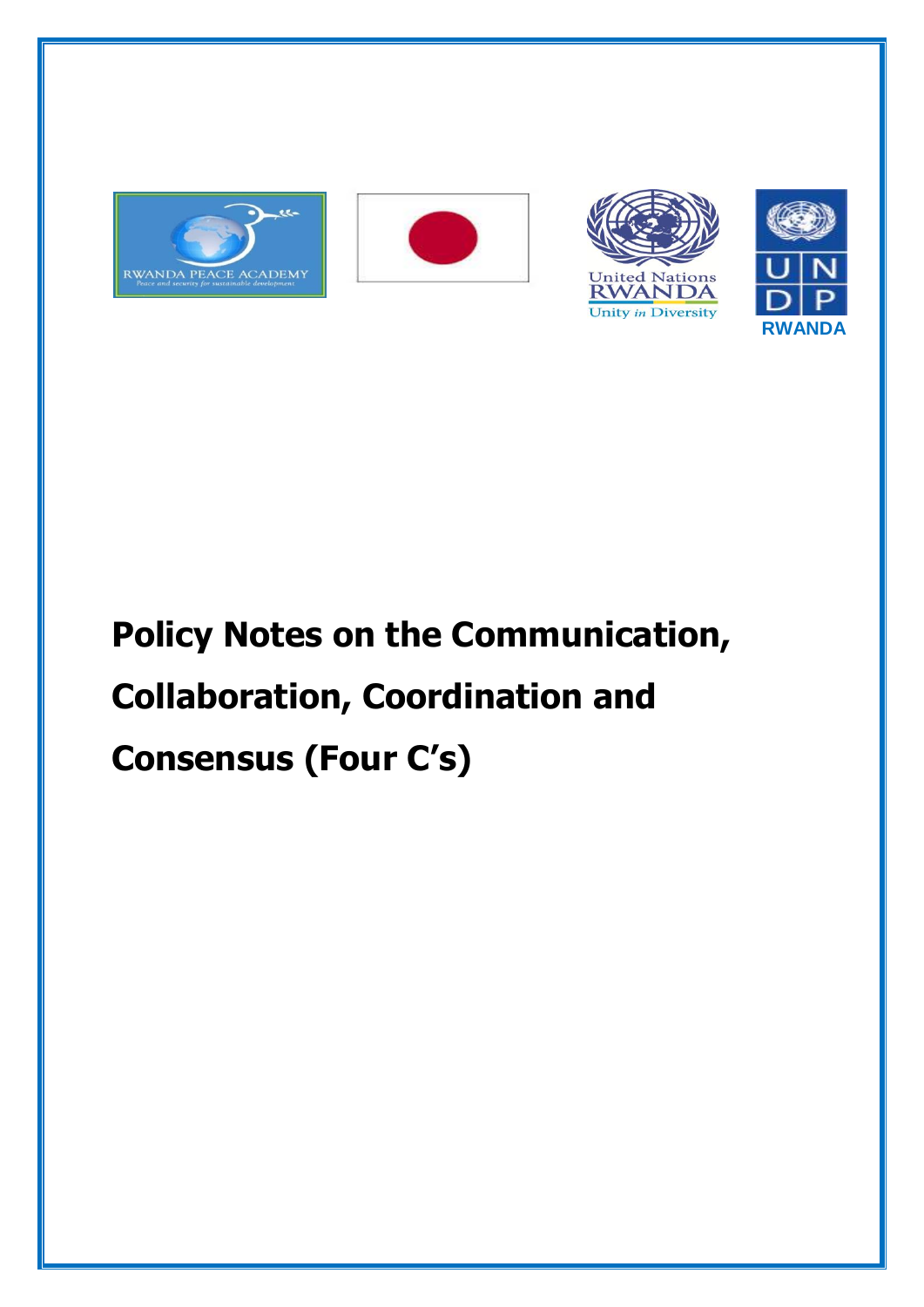## **The Communication, Collaboration, Coordination and Consensus**

Peacekeeping and Peace Support Operations Training Centres (PSTCs) need an effective and institutionalised system of internal organisation and management. The Rwanda Peace Academy (RPA) as developing PSTC is extremely well placed to implement quality organisational systems and strategies that maximise the utility of existing staff expertise and skills. An effective communications system should encompass not only the sharing of information but also the fostering of a collaborative work ethic and shared sense of purpose and effort. In developing and implementing effective organisational strategies the RPA will be more efficient and able to achieve their stated goals far better.

The RPA needs to institutionalise a comprehensive and effective communications strategy and develop a concept and culture of collective responsibility and collective effort in order to maximise the quality and effectiveness of outputs and activities. Although the RPA is still developing its processes and organisational systems it is essential to think about developing and institutionalising an internal organisational and communications strategy with the aim of becoming organisational culture. This policy notes sets out a useful and informal framework centres around the 'Four C's' that aims to develop effective organisational habits and culture.

### **Developing an Organisational Culture and the Four C's**

The RPA must develop both formal guidelines for organisational practice as well as institutionalising a culture of work. This implies both formal and informal strategies and modes of operation. Formal guidelines on how the centre functions should be in the form of Standard Operating Procedures (SOPs). SOPs should provide detailed guidance on the steps staff at the RPA must take for any given activity such as developing and delivering training courses, for holding writing boards, official visits, events etc. the SOPs should be a formal document, agreed by the Director, RPA staff and Defence HQ.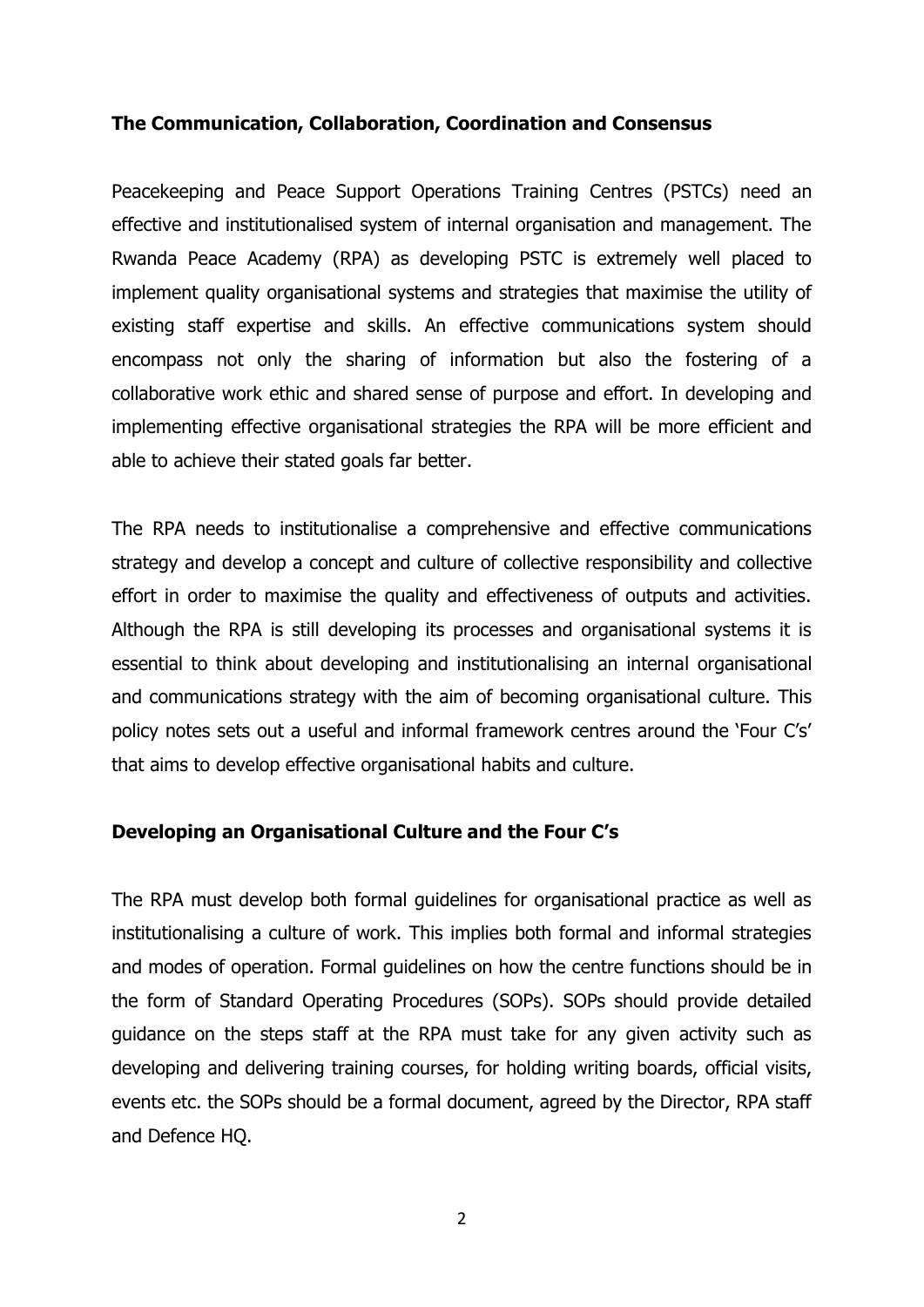At the same time the RPA must develop a culture of work that supports the effective activities and outputs of the centre. This institutionalisation of effective practice is about working together as a team to the best of ability, both individually and collectively. In that sense it is essential to develop a collective work culture. This can be achieved by conceptualising effective collective activities through the four C's: Communication, Collaboration, Coordination and Consensus.

**Communication:** Communication is crucial. It is essential that all staff members communicate regularly with each other through a variety of different means, both formally and informally. Face to face meetings are the most useful mode of communication and should be conducted as often as possible. Skype video conferencing is a further invaluable communications tool that assists face to face meetings. Skype is an internet based video calling service that is free to use. Email is the primary mode of communication. All staff member should use email on a daily basis. It essential that emails are replied to quickly and regularly, almost as if it is an SMS. All work related emails should copy/cc in all RPA core staff. Whatsapp is also a useful communications tool. Whatsapp messenger is a free to use messenger service on smart phones. Both individual messages can be used but also group messages can be set up. Phone calls and SMS are a further communication method that should be used.

**Collaboration:** Collaboration between all RPA staff members on all activities and out puts is essential. It is key that all senior RPA staff are informed, included and involved in issues such as training, research and organisational development. All aspects of training require collective input from all departments and senior staff. This includes aspects such as training design and writing boards, training/course delivery, course evaluations and post-course/training follow up. Collective input in training can range from leading the activity, active participation in any specific activity or simply awareness of the activity and opportunity to input.

**Coordination:** Related to the above elements of communication and consensus is the notion of coordination. This implies an understanding and the implementation of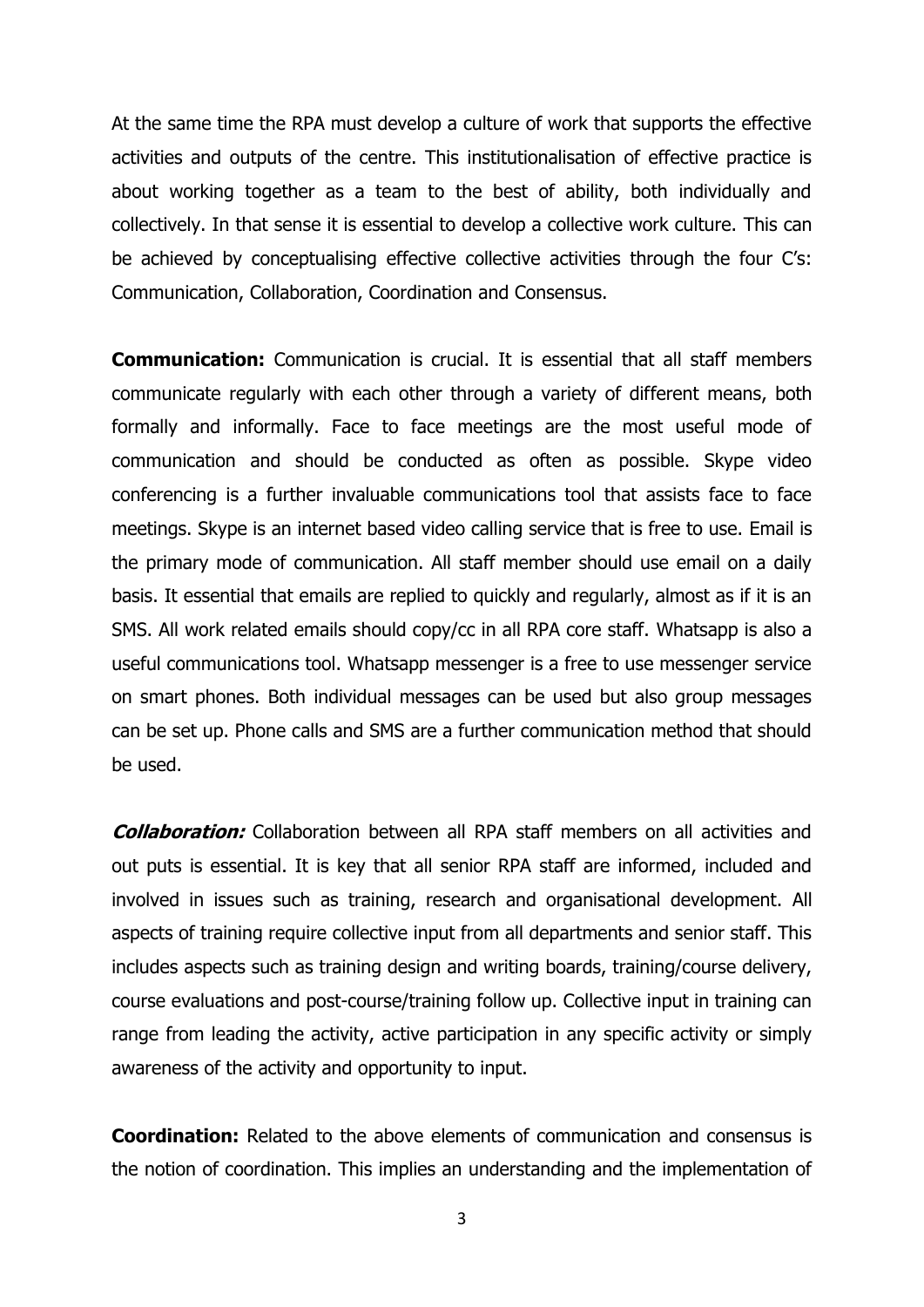different roles, skills and relevant inputs into all activities at the RPA. It is crucial that all key stakeholders are informed and involved in areas of responsibility. This can be achieved through establishment of working groups of relevant individuals on specific projects to RPA coordination meetings.

**Consensus:** Developing consensus on the conduct of activities at RPA is the fourth element of effective organisational practice. It is crucial that RPA staff input and agree on developing and delivering RPA's activities. Inclusion of staff is essential to utilise skills, knowledge and expertise as well as to develop organisational cohesion.

#### **Conclusion**

In order to operate effectively the RPA needs unity of effort with skills, knowledge and expertise utilised in an effective manner. The 'four c's' of communication, collaboration, coordination and consensus provide a framework of operations to maximise teamwork with a view to developing and delivering activities at the RPA as well as contributing to organisational cohesion.

Although not a measureable or ridged set of guidelines, the 'four c's' provide an invaluable framework to develop informal and inter-personal best practice that compliments more official operating guidelines and SOPs.

A number of recommendations can be suggested that will improve efficiency and outputs at the RPA. These are not exhaustive with a range of other practices available and are open to discussion. But the approach of the recommendations below seeks to inform a culture of work habit that is effective and adaptable to organisational realities.

#### **Recommendations:**

• There should be monthly coordination meetings with the Director, heads of department, strategic adviser and other relevant staff. Minutes should be circulated after the meeting to all staff at RPA. The agenda should cover all